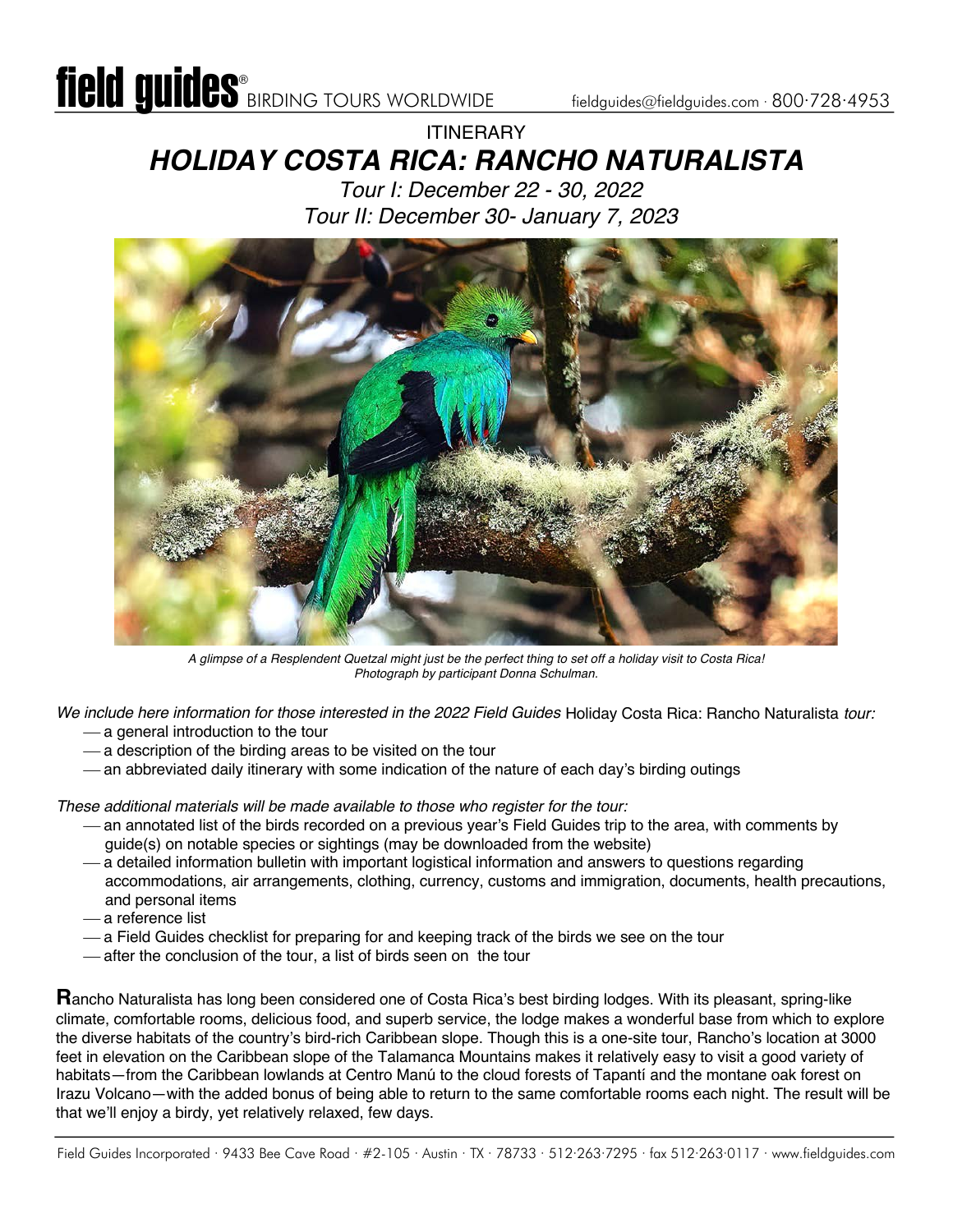The lodge itself boasts an impressive bird list, with nearly 300 species having been recorded from its private reserve, more than 200 from the balcony alone! Some mornings will find us on the balcony at first light, coffee in hand, as we enjoy the spectacle of birds coming in for their daily banana feast. Among the visitors will be Blue-gray and Scarlet-rumped tanagers, handsome Lesson's Motmots, and gaudy Collared Aracaris, as well as comical Montezuma Oropendolas. Hummingbird feeders at eye level on the balcony attract numerous hummingbirds and allow us close views of spectacular White-necked Jacobins and Green-breasted Mangos, while a flowering hedge which lines the garden may entice in some smaller species, such as the Violet-headed Hummingbird and Green Thorntail.



*Collared Aracaris are frequent visitors to the feeders at Rancho Naturalista. Photograph by participant Donna Schulman.*

Days at the lodge will be spent on the private reserve, exploring a network of trails that wind through the forested hillside behind the lodge as well as the ranch's long driveway. One target will certainly be the tiny Snowcap, for which Rancho is rightly famous; the lodge remains the best area in the country to see these wonderful hummingbirds. Along the forest trails, we hope to come across some mixed feeding flocks—woodcreepers, warblers, flycatchers, and tanagers among them. And the late afternoon may find us at a quiet forest stream, watching as a parade of birds, including that delightful Snowcap, comes to the clear water to bathe. All in all our days at Rancho are sure to be filled with many rewarding birding experiences.

On the travel days to and from the lodge or on day trips from the lodge, we'll make visits to other top birding sites at different elevations and in different habitats. At Irazu Volcano, we'll have the opportunity to become familiar with many of the species that are endemic to the highlands of Costa Rica and Panama. Here, Collared Redstart, Flame-throated and Black-cheeked warblers, Large-footed Finch, and Volcano Junco will be among our targets. Small numbers of incredible Resplendent Quetzals are also found here, and with a little luck, we may track down one of these marvelous birds. The Caribbean lowlands at Centro Manú and Donde Cope hold a variety of lowland specialties that we won't see elsewhere. Slaty-tailed Trogon, White-necked and Pied puffbirds, Mealy and Red-lored parrots, and Bare-necked Umbrellabird will be among our many targets here. And at Tapantí National Park, we'll access a pristine area of beautiful cloud forest, home to Black Guan, Prong-billed Barbet, and Spangle-cheeked Tanager, as well as many other species.

Looking to do something different for the holidays this year? What better way to spend them than with a bevy of beautiful tropical birds from a base that offers all the comforts of home, plus more? Come join us in Costa Rica this holiday season, and start your New Year's birding off with a bang!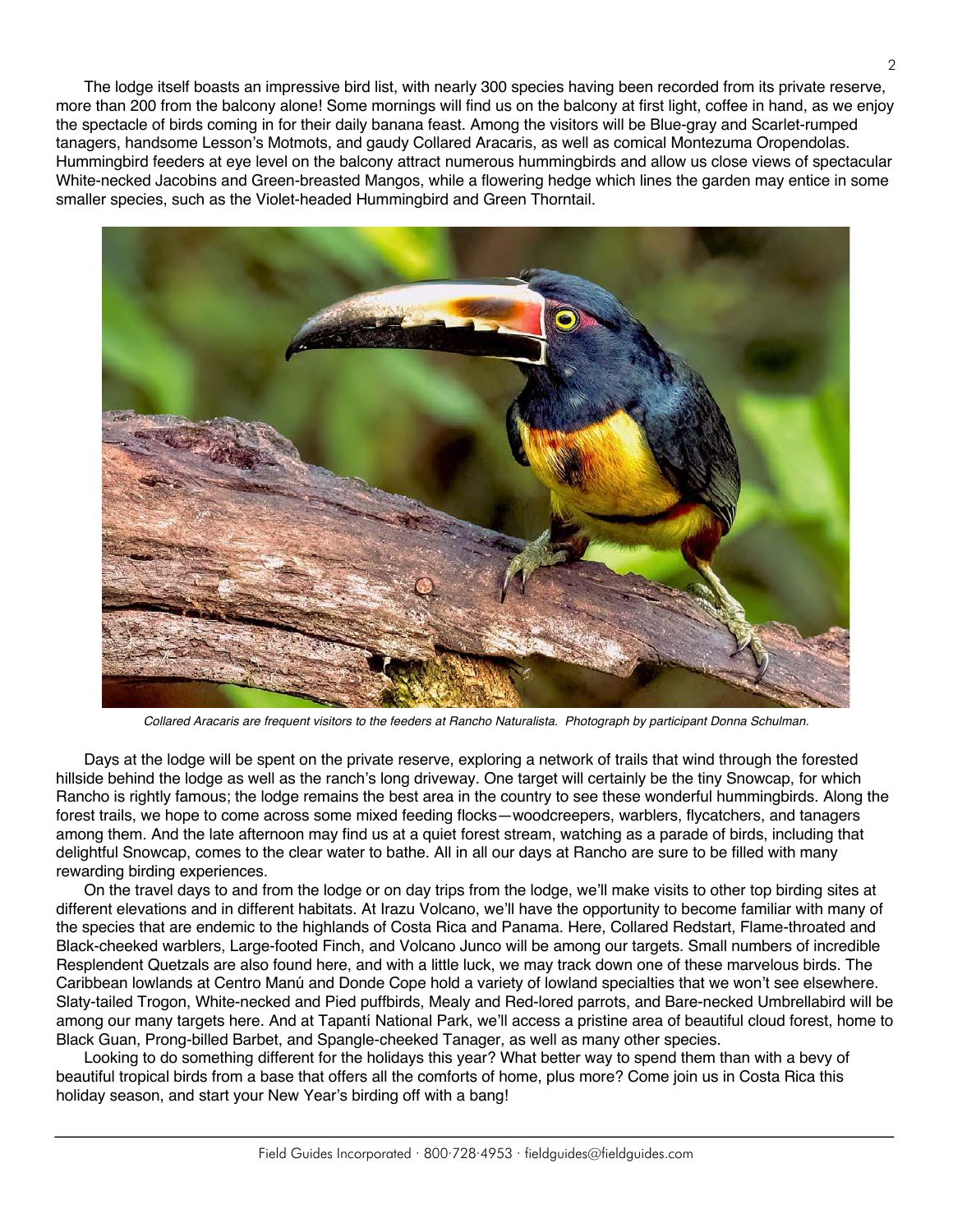**All participants will be required to confirm they will have completed a full COVID vaccination course at least two weeks prior to the tour (which, for tours departing on or after March 1, 2022, includes a booster)**. Having a vaccinated group will greatly diminish but not eliminate the possibility of the group and individual participants being adversely affected by COVID-19. **We are requiring all of our staff guides to be vaccinated, including getting the booster**. Note too, that many travel destinations are or soon will be requiring proof of vaccination for entry to bypass testing delays or quarantine, and that entry requirements for a destination can change at any time. Proof of a booster shot, too, may become a requirement for some travel destinations if they choose to declare that vaccinations do not last indefinitely. And having a booster means your risk is lowered and your travel plans and those of our group are less likely to be disrupted.

*We want to be sure you are on the right tour! Below is a description of the physical requirements of the tour. If you are concerned about the difficulty, please contact us about this and be sure to fully explain your concerns. We want to make sure you have a wonderful time with us, so if you are uncomfortable with the requirements, just let us know and we can help you find a better-fitting tour! Field Guides will not charge you a change or cancellation fee if you opt out within 10 days of depositing.* 

#### **Physical requirements for the tour:**

- **TRAILS AND WALKING:** For much of the trip, we'll be birding along smooth paved roads or wide, rough dirt tracks. The trails at Rancho can be steep and narrow, and potentially muddy (and thus slick) in places. The terrain at our lowland locations will be flat and easy-going. Elsewhere, we'll have to deal with some amount of elevation change. This will vary (depending on the day) from gentle climbs on several days to a fairly significant climb on a couple of (optional) trail hikes. We'll also make one or two fairly steep descents along a wide gravel road. Those who use walking sticks should be sure to bring them along. We'll typically walk between one and three miles in a day. Our pace will be leisurely enough so as to present little difficulty to anyone in reasonable health and used to some regular walking.
- **POTENTIAL CHALLENGES:** Rancho's famous balcony (from which we'll bird on several occasions) and some of the guest rooms are up a flight of stairs.
- **PACE:** On most days of the tour, breakfast is served from 7:00 a.m. onwards; we'll offer an optional pre-breakfast outing on those days. On the days that we visit other habitats, things will be somewhat different, as we will aim for early morning departures (with breakfasts between 5:00 and 5:30 a.m.) to ensure that we hit the best birding areas at an optimal time of day. However, we'll try to stagger these early departures so that they don't fall on consecutive days. On many days, we'll return to the lodge for lunch and a bit of a break before heading out again in the late afternoon. On the days we visit Universidad EARTH and Tapanti, we'll take a packed lunch with us to eat in the field. Dinner is typically served from 6:00 p.m., though we'll arrange for slightly later meals on some days to allow us to stay until dusk at potential nightbird spots. Each evening, we'll do the day's checklist after dinner.
- **ELEVATION:** San Jose (and the Hotel Bougainvillea) sits at roughly 3800 feet, and Rancho Naturalista at about 3200 feet. We'll reach our highest altititudes on Volcan Irazu. The summit is at 11,200+ feet, and we may spend several hours at that elevation while we search for Timberline Wren and Volcano Junco. We'll spend several more hours lower on the volcano's flanks, at elevations ranging from 7500 – 9500 feet. At Tapantí, we'll bird at elevations between 3500 and 5000 feet.
- **WEATHER:** The climate in Costa Rica varies with the region and participants should be prepared for a range of conditions. Temperatures should be reasonably warm throughout, mainly in the 70-85F range during the day. Exceptions will be in the Caribbean lowlands (where it may be considerably hotter) and on Irazu Volcano, where it could be quite cold, especially if it is cloudy and/or rainy.
- **VEHICLE SEATING:** We'll travel in a 21-seater Coaster bus. You'll need to be able to climb in and out of the vehicle using its steps (the lowest of which is about 15 inches from the ground) and to maneuver into the rear seats of the vehicle. Your guide(s) will implement a rotation system so that everyone has a chance to be "up front". Those who experience motion sickness should bring adequate medication for the duration of the tour, as we are not able to reserve forward seats for those with medical conditions.
- **BATHROOM BREAKS:** While we'll use modern, indoor facilities where they're available, our options in some places will be limited, so participants should be prepared for the occasional latrine or bush stop.
- **OPTING OUT:** On all but our transfer days, participants can easily opt to sit out a day. On many days, it will be possible to take a half-day off.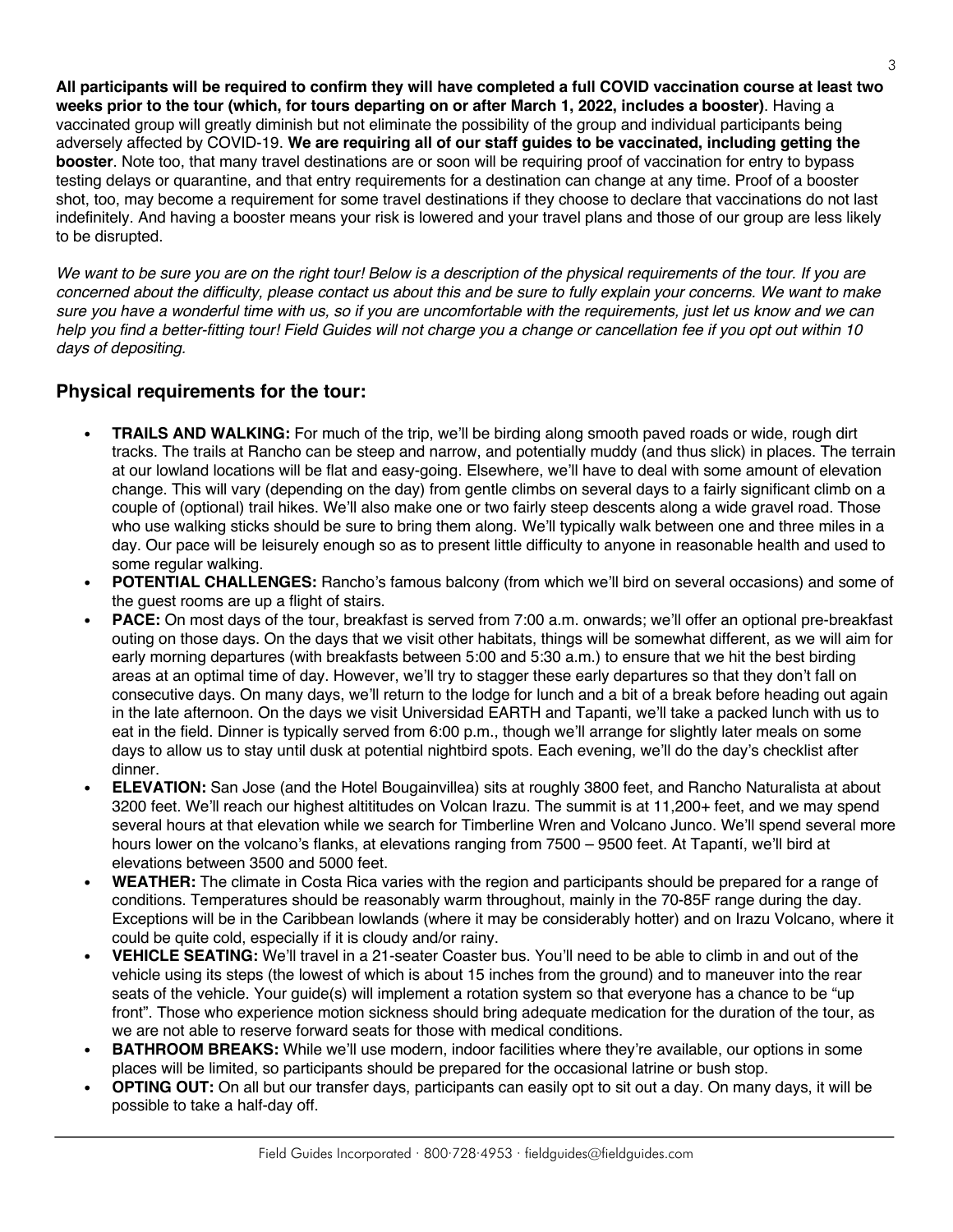### **About the Birding Areas**



**Rancho Naturalista** is a private lodge nestled in the forested Caribbean foothills east of San Jose. Located at about 3200 feet in elevation, Rancho is perfectly sited to allow exploration into some of the richest birding habitats in Costa Rica. Bird activity in these humid middle elevations is characterized by movements of large feeding flocks, often comprising ten to fifteen or more species; these make for exciting (if somewhat frustrating!) birding. Around Rancho Naturalista and some nearby locations, we'll be watching for such species as Bicolored Hawk, Gray-headed Chachalaca, Brown-hooded Parrot, Crimson-fronted Parakeet, Dull-mantled and Zeledon's antbirds, White-collared, White-ruffed, and White-crowned manakins, Tawny-chested and Slaty-capped flycatchers, Stripe-breasted Wren, Black-and-yellow, Carmiol's, Emerald and Speckled tanagers, the striking Crimson-collared Tanager, Scarlet-rumped Cacique, Chestnut-headed Oropendola, and Black-headed Saltator. Hummingbirds on the grounds of the lodge itself, often only a few feet from the observer, include such dazzling gems as Green and Stripe-throated

hermits, Green-breasted Mango, Crowned Woodnymph, Green Thorntail, Black-crested Coquette, White-necked Jacobin, Violet Sabrewing, Green-crowned Brilliant, Violet-headed and Rufous-tailed hummingbirds, and Snowcap!

**Irazu Volcano National Park** is one of Costa Rica's most-visited national parks. Situated just a short distance from the city of San Jose, the volcano looms over the city, and occasionally spews ash over the surrounding countryside, as it did during its most recent period of activity in the mid 1960's. Though still classified as active, the volcano is more benign these days, and thus safe to visit. In the high-elevation forests of Irazu's slopes, we'll search for a number of species endemic to the Chiriqui highland regions of Costa Rica and Panama, as well as numerous more widespread species. Among the targets here will be Lesser Violetear, Volcano and Fiery-throated hummingbirds, Acorn Woodpecker, Ruddy Treerunner, Black-capped Flycatcher, Timberline Wren, Black-billed Nightingale-Thrush, Sooty Thrush, both species of silky-flycatcher, Yellow-winged Vireo, Flame-throated and Black-cheeked warblers, Collared Redstart, Flame-colored Tanager, Large-footed Finch, and Volcano Junco. The stunning Resplendent Quetzal, a rare resident of the oak forests here, is also a possibility.

**Centro Manú** is a small private rainforest reserve in the Caribbean lowlands. Famous primarily for its Bare-necked Umbrellabird lek, it also has planted gardens which bring in a host of hummingbirds, and a network of trails that wind through the forest. Among the species possible here are Great Potoo, Black-crested Coquette, Violet-headed and Bluechested hummingbirds, Russet-naped Wood-Rail, Black-throated and Slaty-tailed trogons, Yellow-throated Toucan, Rufous-winged and Pale-billed woodpeckers, Red-lored and Mealy parrots, Olive-throated Parakeet, Checker-throated Stipplethroat, Chestnut-backed Antbird, Red-crowned Manakin, Rufous Mourner, Black-faced Grosbeak, Shining Honeycreeper and many more.

**Tapantí National Park** is a beautiful cloud forest park tucked away in the northern reaches of the Cordillera de Talamanca. The accessible section of the park ranges from 3500 to 5000 feet in elevation and is home to a good assortment of wet middle-elevation species. Black Guan, Black and Ornate hawk-eagles, Green-fronted Lancebill, Blackbellied Hummingbird, White-bellied and Purple-throated Mountain-gems, Prong-billed and Red-headed barbets, Spotted Barbtail, Brown-billed Scythebill, Red-faced Spinetail, Scaled Antpitta, Golden-bellied and Olive-striped flycatchers, Torrent Tyrannulet, Slaty-backed Nightingale-Thrush, Black-faced Solitaire, Golden-browed Chlorophonia, Elegant Euphonia, and Sooty-faced Finch are just some of the many species we could encounter here.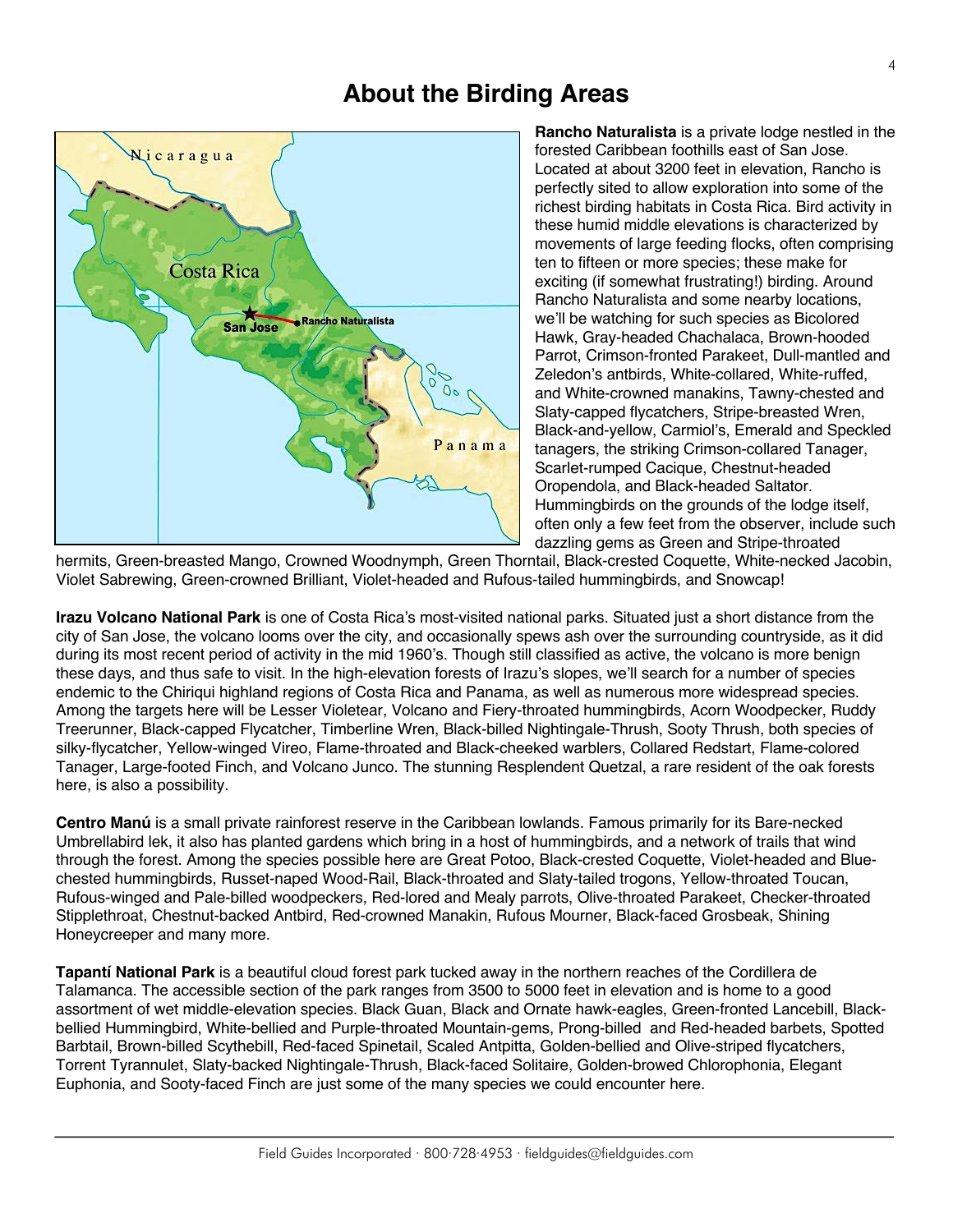

*The Sunbittern is common in the area near Rancho Naturalista, and we have gotten good views of these sometimes elusive birds on our tours. Photograph by participant Mike Crewe.*

## **Itinerary for Holiday Costa Rica: Rancho Naturalista**

**Day 1, Thu, Dec. 22 or Fri, Dec 30. Arrival in San Jose.** There are many daily flights into San Jose from several US cities. (Give our office a call and we will be happy to help you with the schedule from your home city that best suits your needs.) Upon arrival in San Jose, look for someone holding a sign with your name or "Field Guides" on it, as our ground agents will provide a transfer for you to the hotel. We will gather in the hotel lobby at 7:00 p.m. for dinner and to discuss the following day's plans. Night near San Jose.

**Day 2, Fri, Dec. 23 or Sat, Dec 31. Irazu National Park; to Rancho.** After an early breakfast (planned for 6:30 a.m.), we'll pack up the bus and head to the slopes of Irazu Volcano. As we approach the volcano's summit, we'll enter the habitat favored by many of the endemics of the Chiriqui Highland region of western Panama and Costa Rica. These birds, which include such species as Fiery-throated Hummingbird, the Northern Emerald-Toucanet, Buffy Tuftedcheek, Blackfaced Solitaire, Long-tailed and Black-and-yellow silky-flycatchers, and Flame-throated Warbler, will be among our main targets today. We will also put in some effort to find the beautiful Resplendent Quetzal here. At the end of the road at the top of the volcano, we'll search for Volcano Hummingbird, Timberline Wren, Large-footed Finch, and Volcano Junco as well as have a look at the magnificent crater lake and cinder covered caldera. We'll have a restaurant lunch on the slopes of the volcano before heading to Rancho, possibly with a stop (dependent on time) at the Birris reservoir. Night at Rancho Naturalista.

**Days 3-7, Sat-Wed, Dec. 24-28 or Sun-Thu, Jan 1-5. Rancho Naturalista.** For the next five days we will be based at Rancho Naturalista and will split our time between the lodge's private reserve and several nearby areas. Mornings will typically start on the balcony watching the procession of birds coming to the backyard feeders: Gray-headed Chachalacas, Collared Aracaris, Golden-olive woodpeckers, Scarlet-rumped and Blue-gray tanagers, Orange-billed Sparrows, and both species of oropendolas among others. Some of our days will be spent exploring the lodge's trail system for some of the species that make their home in the forests here. We will, of course, spend some time at the hummingbird feeders, putting in a special effort to see the bird the lodge is most famous for—the fabulous Snowcap—and we'll also have at least one afternoon to enjoy the wonderful hummingbird pools, where Snowcaps, Crowned Woodnymphs, Purple-crowned Fairies, and others come to bathe late each afternoon. On at least one evening, we will also make an attempt to see the local Mottled Owls that we will almost certainly hear on most nights.

In addition to our time spent on the grounds of the lodge, we'll also visit several nearby areas with slightly different habitats and mixes of bird species. We'll check the valleys of the Río Tuis and/or Platanillo in hopes of finding such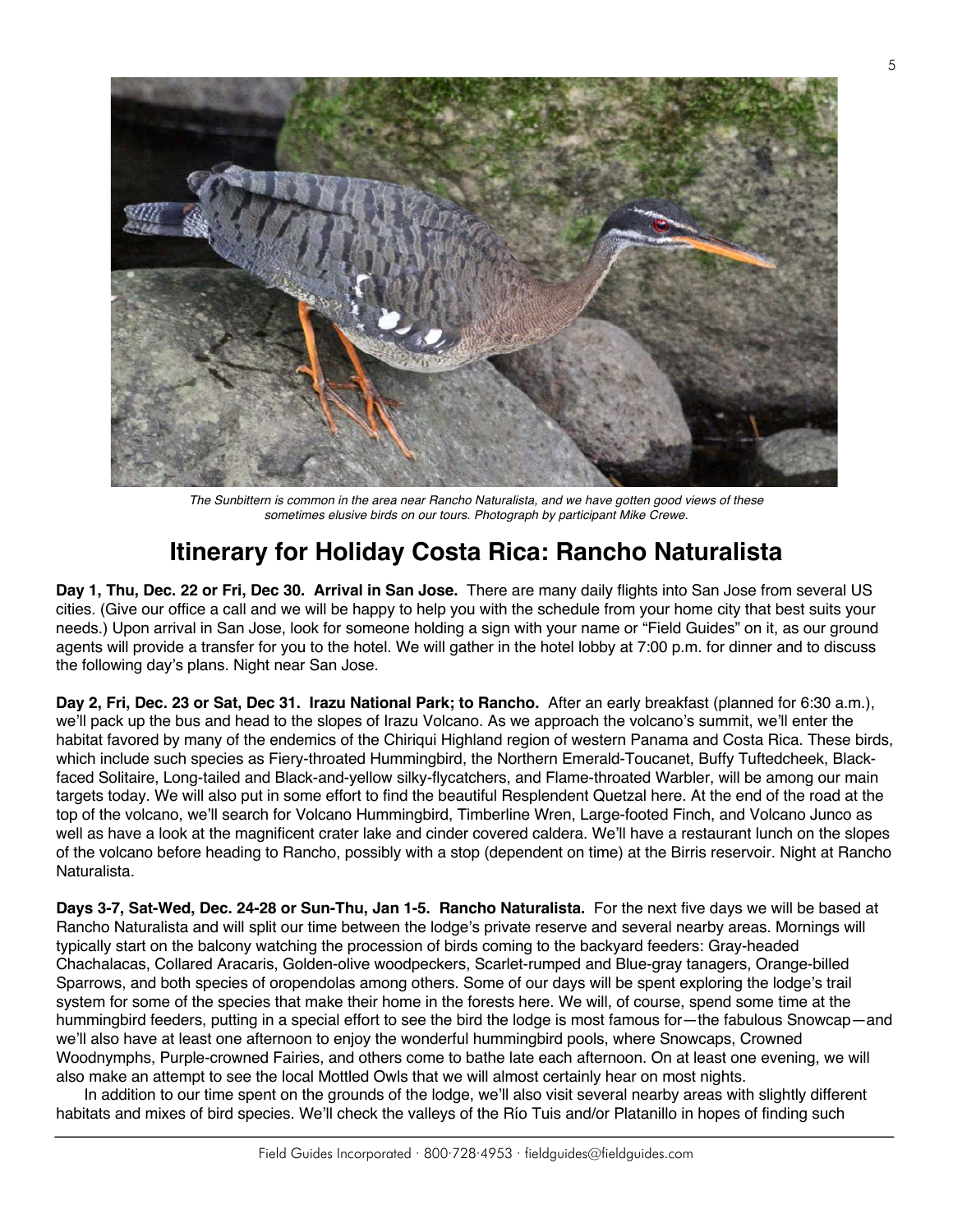species as Sunbittern, Fasciated Tiger-Heron, various kingfishers, Torrent Tyrannulet, Buff-rumped Warbler, and a variety of possible raptors. A visit to CATIE, a nearby agricultural research station, will give us the opportunity to see a colony of bizarre Boat-billed Herons in addition to a variety of other waterbirds including Northern Jacanas and Purple Gallinules. Visits to these sites will be scheduled at the discretion of your guides but are just some of the possibilities the area has to offer.

On one of these days we will have an entirely different plan, arising very early and making the roughly two-hour bus journey to Centro Manú, a small private rainforest reserve in the Caribbean lowlands. Our primary target will be the bizarre and uncommon Bare-necked Umbrellabird, which gathers at a lek here. However, we'll also have plenty of time to walk the reserve's network of trails, looking for the many species which call these lowland forests home. After thoroughly exploring the site, we'll continue on to a nearby village to visit the extraordinary private garden of artist Jose Cope. We'll have our picnic lunch in the bird observation shelter on the site, while watching a parade of birds visiting the pool and nearby feeders and flowers. Hummingbird species may include Long-billed Hermit, Bronze-tailed Plumeleteer, Band-tailed Barbthroat, and the rare White-tipped Sicklebill. Banana feeders draw in Orange-chinned Parakeets and Red-legged Honeycreepers, as well as a host of tanagers and oropendolas, while Pale-vented Pigeons squabble over corn meal. After lunch, we'll venture into the nearby countryside in search of roosting owls and potoos before returning to Rancho Naturalista in time for dinner. All nights at Rancho Naturalista.



*The wonderful Crested Owl is one of the nocturnal species we'll seek. This male and his mate were seen well on last year's tour. Photograph by participant Holger Teichmann.*

**Day 8, Thu, Dec 29 or Fri, Jan 6. Tapantí National Park; to San Jose.** We'll make another early start today as we leave Rancho and head to the mid-elevation cloudforests of Tapantí National Park. We will spend the day here searching for the many specialties of this habitat, which may include Black Guan, Barred Hawk, Black-bellied Hummingbird, Redheaded and Prong-billed barbets, Slate-throated Redstart, Silver-throated and Spangle-cheeked tanagers, Sooty-faced Finch, and a variety of furnariids and flycatchers. We'll have a picnic lunch at the park and continue birding in the early afternoon before making our way towards our hotel where we'll hope to arrive around 5:00 p.m. We will have our final evening dinner at the hotel. Night near San Jose.

**Day 9, Fri, Dec 30 or Sat, Jan 7. Departure for home.** Time to bid farewell to new friends and this wonderful country as we head for home. Your guides will inform you of your transfer times at the final dinner. *Safe travels!*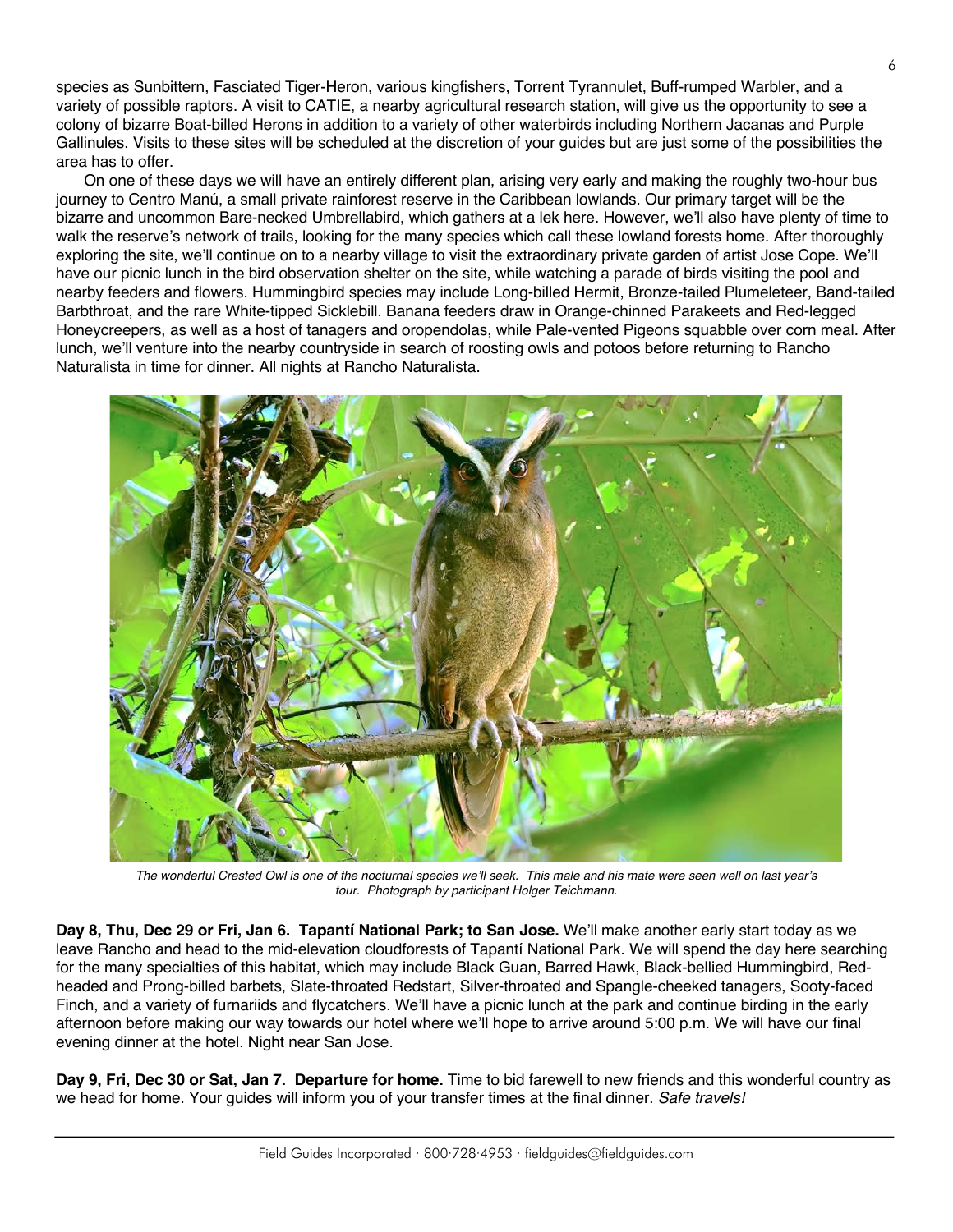# **About Your Guide**

**Jay VanderGaast** was introduced to birding by his father, and his obsession with birds was evident by age seven when he memorized the plates in Peterson's eastern field guide. He went on to earn a B.S. in biology at university and briefly contemplated a career in research, but two years on the mosquito-infested arctic tundra watching ptarmigan do little other than occasionally getting eaten by Gyrfalcons soon put an end to that plan! Instead, he strapped on a backpack and a pair of bins and began roaming the world in search of birds. His travels eventually led him to Costa Rica, where he stumbled into a job as a birding guide at Rancho Naturalista Lodge. Amazed that he was actually getting paid to

*"Jay VanderGaast was a delight to travel with… incredible at finding the birds and extremely helpful in getting us on the birds which was much appreciated! ...he made the trip an exceptional experience which I will remember for the rest of my life." L.K., Costa Rica*

watch birds, he jealously guarded his position there for six years. His career with Field Guides coincided with the dawn of the new millennium (if you believe that began in 2000!), and since then he has guided more than 100 tours on several continents. When he's not on tour, Jay's native habitat is his home near Montreal.

#### *Jay will be accompanied by a local guide throughout the tour.*

Visit https://fieldguides.com/our-staff/ for Jay's complete tour schedule; just click on his photo.

## **Financial Information**

**FEE: \$3550 per person from San Jose DEPOSIT:** \$350 **FINAL PAYMENT DUE:** July 15, 2022 (Tour I); July 23, 2022 (Tour II) **SINGLE SUPPLEMENT (Optional):** \$690 **LIMIT: 12**

**Special Note: Tour fees may be subject to change due to the global economic effects of COVID-19.**

We have published the itinerary and price for this tour with the understanding that during these uncertain times we are likely to encounter unforeseen changes. Some of our tours may incur higher costs due to increases in currency exchange rate fluctuations or COVID-19 related fees imposed by countries and/or suppliers. Travel and hospitality companies all over the world have been adversely affected by the pandemic, and there is no guarantee that all of the lodging and transportation we have booked for this tour will still be available at the time of departure. We hope to maintain our services as indicated in our itinerary as well as our published tour fee. However, if changes are required we will make every effort to maintain the quality of the itinerary as it is published with the most appropriate substitutions available. Should any necessary changes or other unforeseen causes result in an increase in service rates to us, we reserve the right to pass on those increases in fees to the tour participant.

## **Other Things You Need to Know**

**TOUR MANAGER:** The manager for this tour is Caroline Lewis. Caroline will be happy to assist you in preparing for the tour. If you have any questions, please don't hesitate to call her!

**ACCOMMODATIONS** Accommodations on this tour are good. Rancho Naturalista has long been considered one of Costa Rica's best birding lodges. With its pleasant climate, comfortable, airy rooms, delicious food, and superb service, the lodge makes a wonderful base from which to explore the diverse habitats of the country's bird-rich Caribbean slope. Note that though all the rooms are different, each one has its own charm and advantages. In San Jose, we will be staying at a very nice, modern hotel. Please be aware that credit cards, checks and traveler's checks cannot be used for purchases (including drinks) at Rancho Naturalista.

**DOCUMENTS:** A current passport valid 30 days beyond the date of your arrival is necessary for US citizens to enter Costa Rica**.** Passports should be in good condition; Costa Rican immigration will deny entry if the passport is damaged in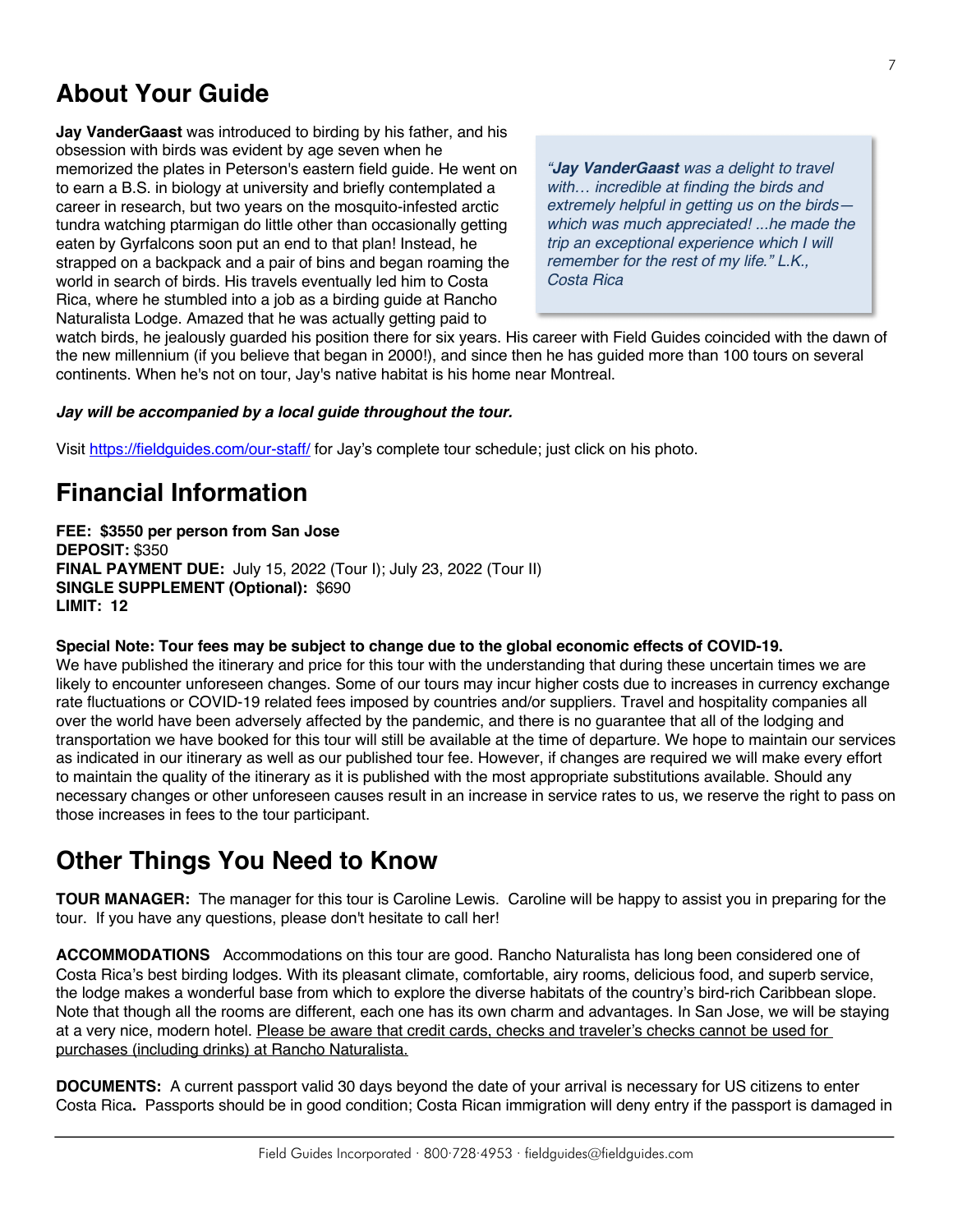any way. Costa Rican authorities generally permit US citizens to stay up to ninety days without a visa; to stay beyond the period granted, travelers must submit an application for an extension to the Office of Temporary Permits in the Costa Rican Department of Immigration.

If you are not a US citizen, please check with the Costa Rican consulate nearest you for entry requirements. Information about consulates and entry requirements is generally available online or you can contact us and we will be happy to look this up for you. Passports should have an adequate number of blank pages for the entire journey. Some countries require a blank page for their stamp and as a precaution it is best to have one blank page per country you will visit or transit.

#### **In addition, all participants and your Field Guides guide(s) will be required to have completed a full course of vaccination at least two weeks prior to the tour. Be sure to share proof of such vaccination with our office and bring a physical copy of your vaccination proof on tour.**

**AIR ARRANGEMENTS**: Field Guides is a full service travel agency and your tour manager will be happy to assist you with flights to join this tour. Field Guides does not charge a service fee for these services to clients booking a tour. However, we understand that tech-savvy clients often prefer to shop online or that you may wish to use mileage to purchase tickets. Regardless of which method you choose, your tour manager will be happy to provide assistance regarding ticket prices and schedules, along with rental cars and extra hotel nights as needed.

Please be sure to check with your tour manager prior to purchasing your ticket to make sure the flights you have chosen will work well with the tour itinerary and that the tour is sufficiently subscribed to operate. Once purchased, most airline tickets are non-refundable and carry a penalty to change. Field Guides cannot be responsible for these fees. **Also, it is imperative that we receive a copy of your comprehensive flight itinerary—including any and all flights not covered in the tour fee—so that we may track you in the event of missed connections, delays, or other mishaps.**

**LUGGAGE:** Please be aware that many airlines have recently modified their luggage policies and are charging additional fees for checked bags. Updates could easily occur before your departure, so you may wish to contact your airline to verify the policy. Additional charges for bags on any flights, whether these are covered by the tour fee or not, will be the client's responsibility.

**TOUR INCLUSIONS/EXCLUSIONS:** The **tour fee** is \$3550 for one person in double occupancy from San Jose. It includes all lodging from Day 1 through Day 8, all meals from dinner on Day 1 through breakfast on Day 9, all ground transportation, entrance fees, and the guide services of the tour leader(s). Tipping at group meals and for drivers, porters, and local guides is included in your tour fee and will be handled for the group by your Field Guides leader(s). However, if you would like to recognize your Field Guides leader(s) or any local guide(s) for exceptional service, it is entirely appropriate to tip. We emphasize that such tips are optional and not expected.

The above fee does not include your airfare to and from Costa Rica, airport taxes, visa fees, any checked or carry-on baggage charges imposed by the airlines, any alcoholic beverages, optional tips to local drivers, phone calls, laundry, or other items of a personal nature.

The **single supplement** for the tour is \$690. If you do not have a roommate but wish to share, we will try to pair you with a roommate from the tour; but if none is available, you will be billed for the single supplement. Our tour fees are based on double occupancy; one-half the cost of a double room is priced into the tour fee. The single supplement is calculated by taking the actual cost of a single room and subtracting one-half the cost of a double room (plus any applicable taxes).

**TOUR REGISTRATION: To register for this tour, please [contact our office](https://fieldguides.com/contact-us)**. Our office will be in touch with you by email by the next business day (Mon-Fri) with instructions on how to complete our new electronic registration form and medical questionnaire. (We are no longer accepting the paper version.)

Please mail your **deposit of \$350** per person, or see our Payment Options at [https://fieldguides.com/payment](https://fieldguides.com/payment-options/)[options/](https://fieldguides.com/payment-options/) . **Full payment** of the tour fee is due 160 days prior to departure, or **by July 15, 2022 (Tour I); July 23, 2022 (Tour II). We will bill you for the final payment at either 160 days or when the tour has reached sufficient subscription to operate, whichever date comes later.**

Please note that if you are traveling on a tour **outside your country of domicile** (for example, outside the US for US residents), we will require **proof of travel insurance**. Since the cost of your trip insurance and airline tickets is generally non-refundable, please do not finalize these purchases until you have received final billing for the tour or have been advised that the tour is sufficiently subscribed to operate by your tour manager.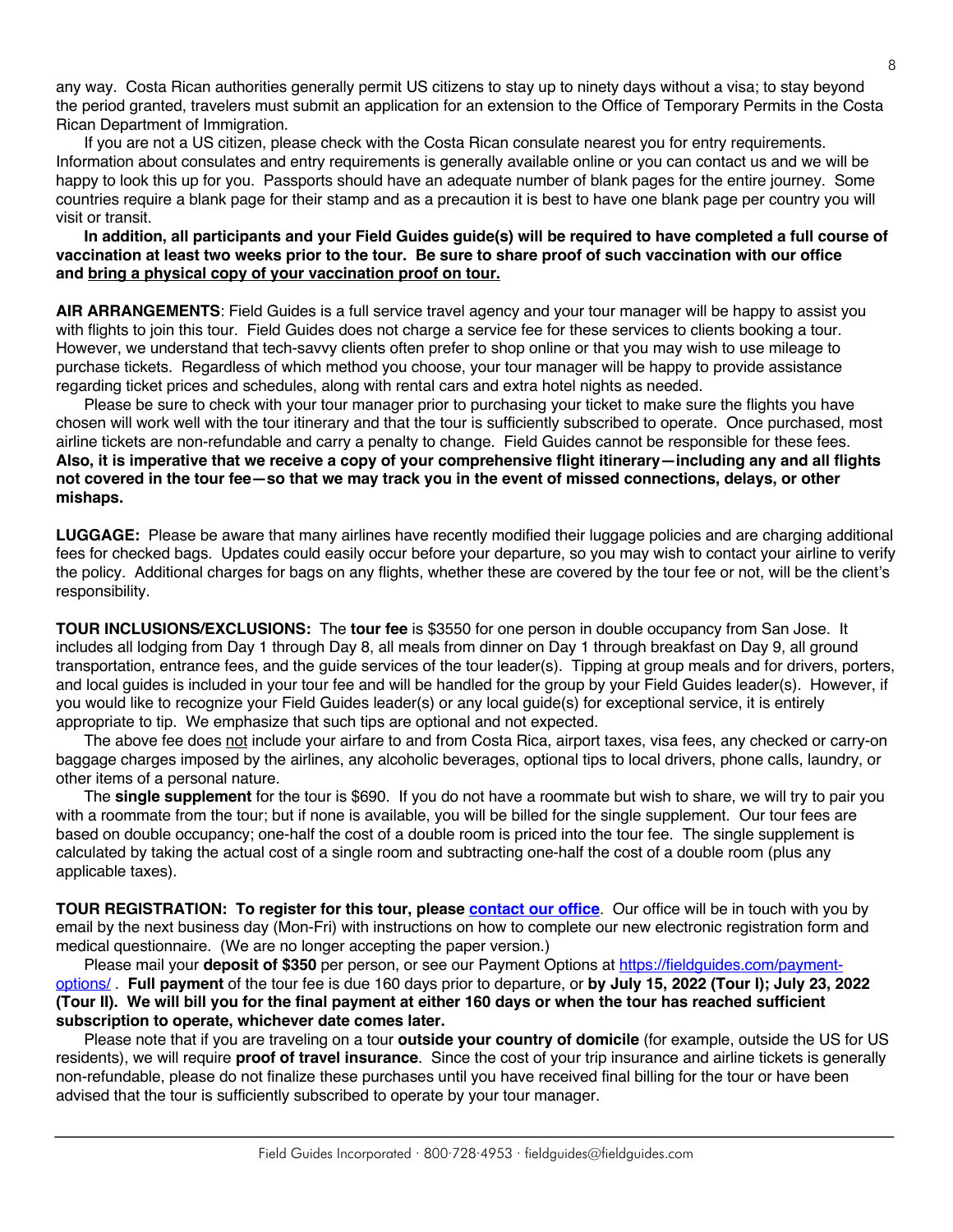**SMOKING:** Almost all of our clients prefer a smoke-free environment. If you smoke, please be sensitive to the group and refrain from smoking at meals, in vehicles, and in proximity to the group on trails and elsewhere.

**CANCELLATION POLICY: FOR 2022 TOURS:** Refund of deposit and payment, less \$100 handling fee, will be made if cancellation is received up to 160 days before departure. If cancellation occurs between 159 and 70 days before the departure date, 50% of the tour fee is refundable. Thereafter, all deposits and payments are not refundable and nontransferable. **FOR 2023 TOURS & BEYOND:** Note that beginning in 2023, the 50% refund period will become 179 to 90 days before departure, with no refund thereafter.

Our cancellation policy only applies to payments made to Field Guides for tour (and any services included in those fees). Airline tickets not included in the tour fee and purchased separately often carry penalties for cancellation or change, or are sometimes totally non-refundable. Additionally, if you take out trip insurance the cost of that insurance is not refundable, so it is best to purchase the policy just prior to making full payment for the tour or at the time you purchase airline tickets, depending upon the airline's restrictions.

The right is reserved to cancel any tour prior to departure. In most such cases, full refund will constitute full settlement to the passenger. Note this exception, however: If you have been advised pre-tour that there is a non-refundable portion of your tour fee no matter the reason for Field Guides cancellation of the tour, that portion will not be refunded. The right is reserved to substitute in case of emergency another guide for the original one.

**TRIP CANCELLATION & MEDICAL EMERGENCY INSURANCE:** We strongly recommend you consider purchasing trip cancellation (including medical emergency) insurance to cover your investment in case of injury or illness to you or your family prior to or during a trip. If you are traveling on a tour **outside your country of domicile** (for example, outside the US for US residents), we will **require proof of travel insurance**. Because we must remit early (and substantial) tour deposits to our suppliers, you acknowledge and agree that we will not issue a refund when cancellation occurs within 70 days of departure, and only a partial refund from 70 to 159 days prior to departure (see CANCELLATION POLICY). In addition, the Department of State strongly urges Americans to consult with their medical insurance company prior to traveling abroad to confirm whether their policy applies overseas and if it will cover emergency expenses such as a medical evacuation. US medical insurance plans seldom cover health costs incurred outside the United States unless supplemental coverage is purchased. Furthermore, US Medicare and Medicaid programs do not provide payment for medical services outside the United States.

When making a decision regarding health insurance, Americans should consider that many foreign doctors and hospitals require payment in cash prior to providing service and that a medical evacuation to the United States may cost well in excess of \$50,000. Uninsured travelers who require medical care overseas often face extreme difficulties. When consulting with your insurer prior to your trip, please ascertain whether payment will be made to the overseas healthcare provider or whether you will be reimbursed later for expenses that you incur.

US citizens will receive information from us regarding optional tour cancellation/emergency medical insurance. Our agent, CSA, will insure for trip cancellation and interruption, medical coverage, travel delay, baggage loss and delay, and emergency medical transportation. If you purchase the insurance prior to, or within 24 hours of making final payment for the tour, and cover all non-refundable parts of the trip (including any non-refundable flights and in some cases, other arrangements), pre-existing conditions are covered. You may purchase your CSA policy on-line by visiting our website at https://fieldguides.com/trip-cancellation-insurance/ and clicking the link to CSA. The CSA webpage also includes a contact number.

**Currently we are unable to offer CSA insurance policies to residents of New York and Hawaii**. We have had clients provide positive feedback after acquiring insurance thru InsureMyTrip (https://www.insuremytrip.com/) in the past, and would suggest that company as an alternative. When purchasing insurance with a company other than CSA, you will want to understand whether the timing of your purchase will affect coverage before paying your first deposit. Insurance purchase requirements can vary from company to company, and such requirements could limit your options if you do not look into this until making your final payment for your tour. Please let us know if you have any questions about this.

Please note, once the insurance is purchased it is non-refundable, so please check with your tour manager prior to making the purchase to assure the tour will operate as scheduled. Citizens of other countries are urged to consult their insurance broker.

**RESPONSIBILITY:** For and in consideration of the opportunity to participate in the tour, each tour participant and each parent or legal guardian of a tour participant who is under 18 agrees to release, indemnify, and hold harmless Field Guides Incorporated, its agents, servants, employees, shareholders, officers, directors, attorneys, and contractors as more fully set forth in the Release and Indemnity Agreement on the reverse side of the registration form. Field Guides